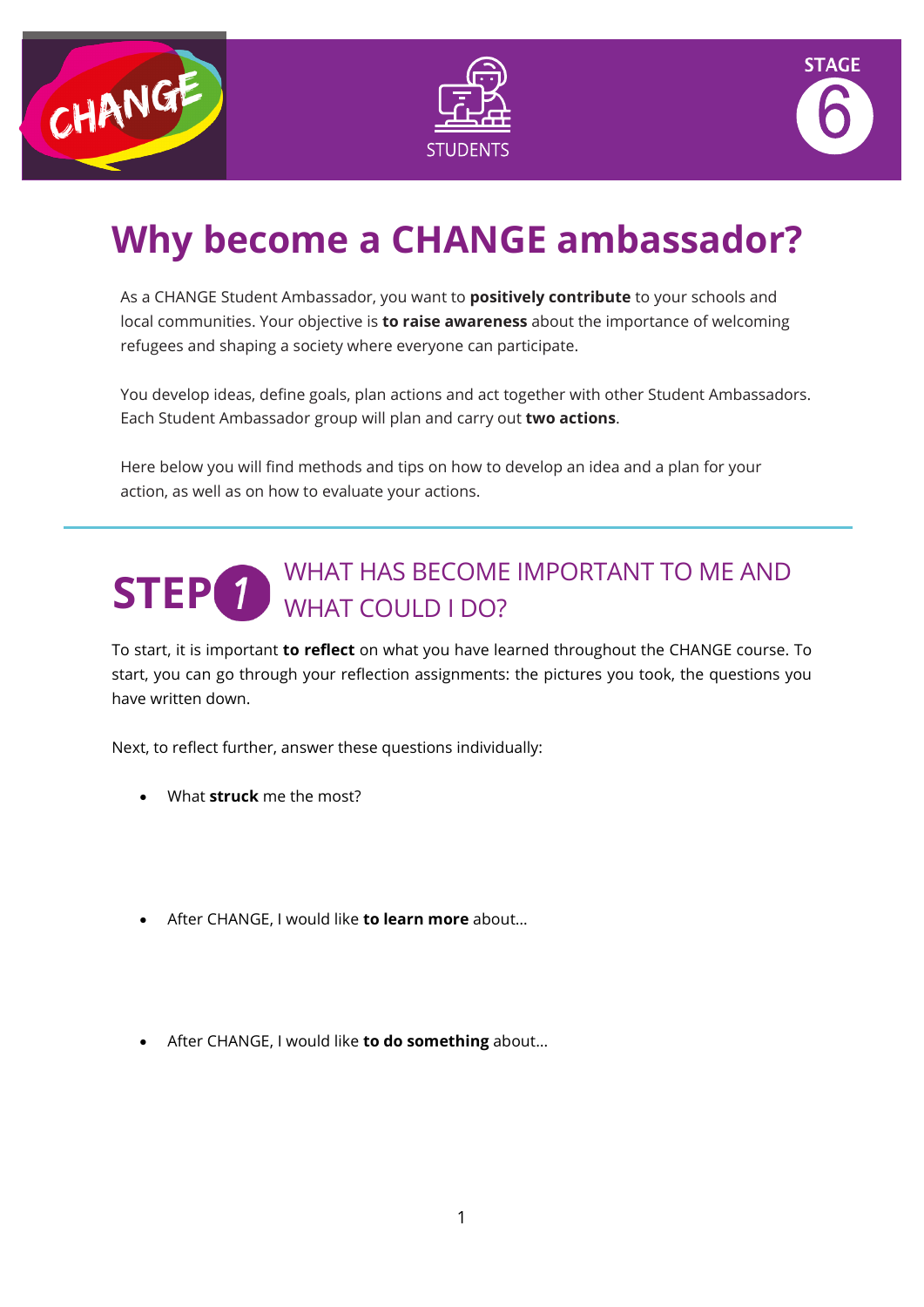





#### STARTING POINTS FOR ACTION IN OUR EVERYDAY LIFE **STEP**

To develop some ideas for your action, it helps to firstly identify a need for change. A need for change is a good starting point for an action. Answer the questions below with your group:

- Where do I see a need for change regarding refugees and migration? For example: in my school, in my sports club, in my youth movement, in my neighborhood etc.
- What needs to change?

You can now create a list of concrete starting points for action. Please keep these in mind for the following exercise.

Now it's time to think about an action that can respond to this need for change. Let's get started. There are **different types of action areas** you could focus on:

#### **Meeting and exchanging**



Actions that enable you to encounter and accompany refugees, perhaps through volunteering or through a service project.

**Awareness-raising**



Actions through which you share what you have learned about the positive aspects of migration, maybe through a small campaign on social media or an event you organise in your school or neighborhood.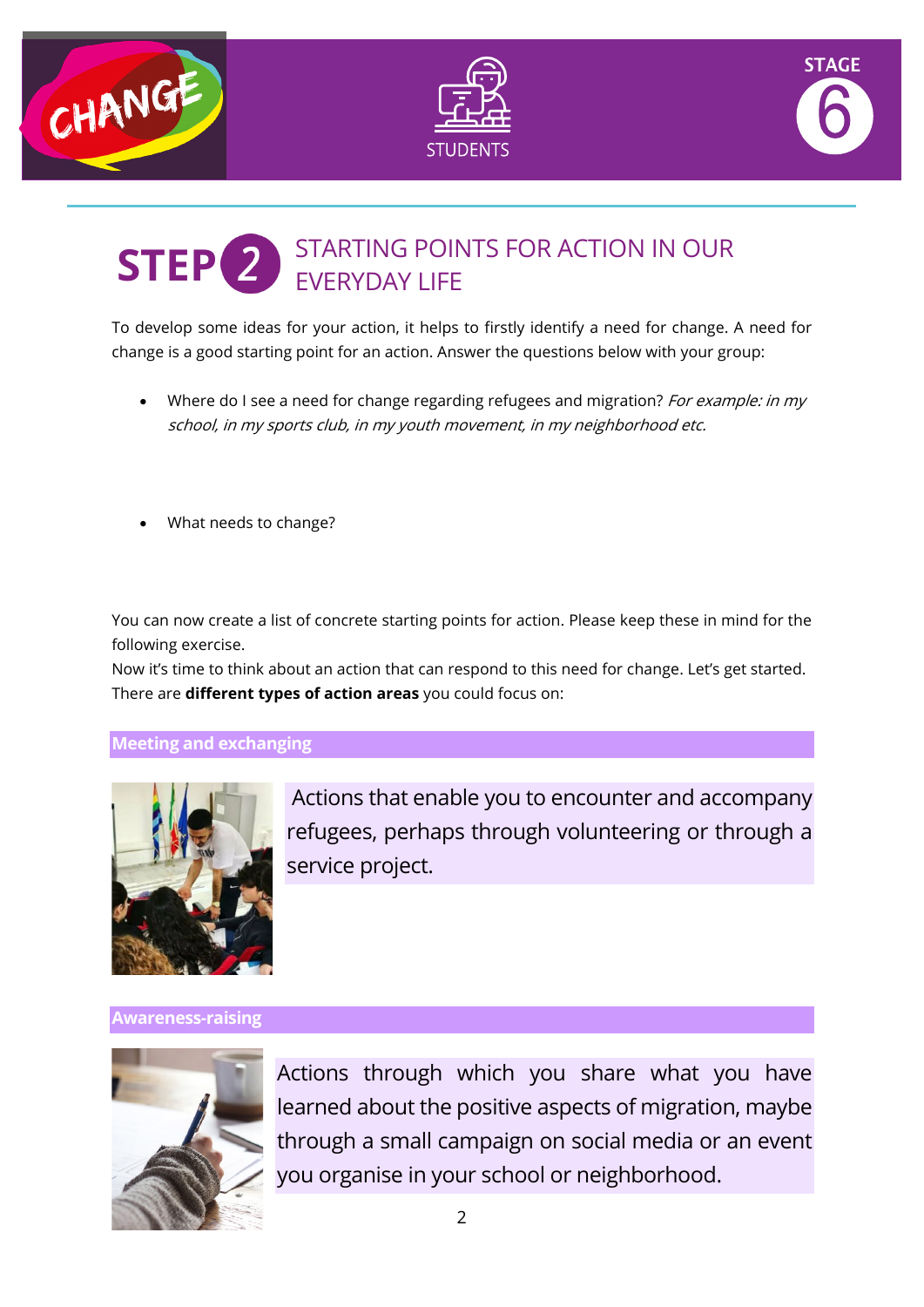





#### **Advocacy**



Actions through which you share what you have learned with your local political leaders and tell them about the change you want to make.

Feel free to come up with your own ideas!

If you need an extra hand, answering the following questions may guide you in thinking about an action:

- How could I meet more people with a refugee background?
- Do I know any organisations that work with refugees and/or migrants?
- Do I know of any existing (local) projects or initiatives which welcome and support refugees and/or migrants?

After a brainstorming session, list three ideas of actions you have:

| 1 <sub>1</sub> |  |  |  |
|----------------|--|--|--|
| 2.             |  |  |  |
| 3              |  |  |  |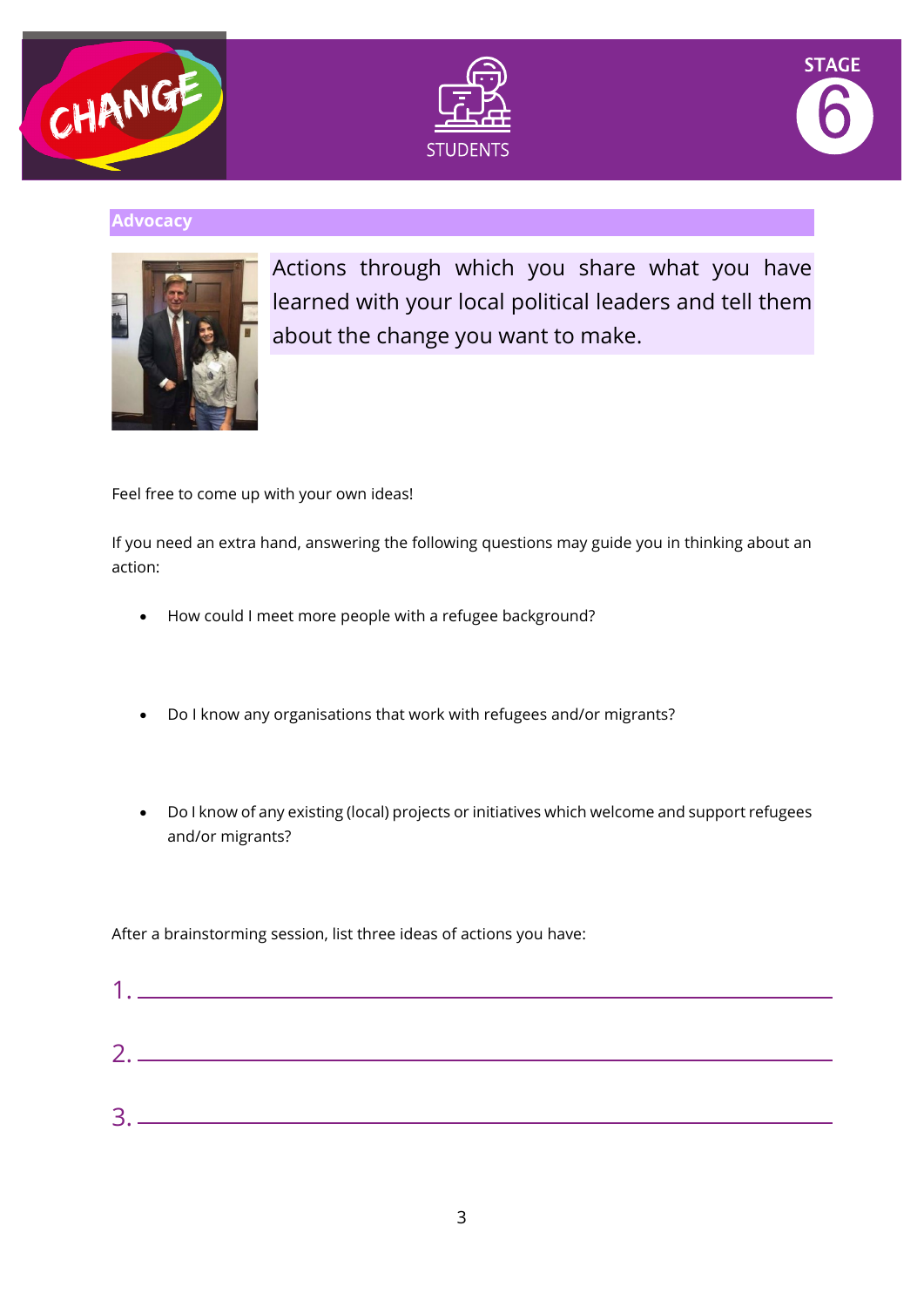





### PLANNING - WHO? WHEN? HOW? WHERE? **STEP**

Now you can turn your idea into action by using the Action Plan below. Draw out your action plan on a big poster. Make sure it's visible as you will present it in the next step.

| <b>ACTION PLAN</b>                                                                                                 |  |  |  |  |  |
|--------------------------------------------------------------------------------------------------------------------|--|--|--|--|--|
| <b>ACTION</b><br><b>AREA</b><br>(Accompaniment<br>& Support,<br>Awareness<br>Raising or<br>Advocacy)               |  |  |  |  |  |
| <b>OUR</b><br><b>ACTION</b>                                                                                        |  |  |  |  |  |
| <b>THE</b><br><b>CHANGE</b><br><b>WE WANT</b><br><b>TO CREATE</b><br><b>THROUGH</b><br><b>THE</b><br><b>ACTION</b> |  |  |  |  |  |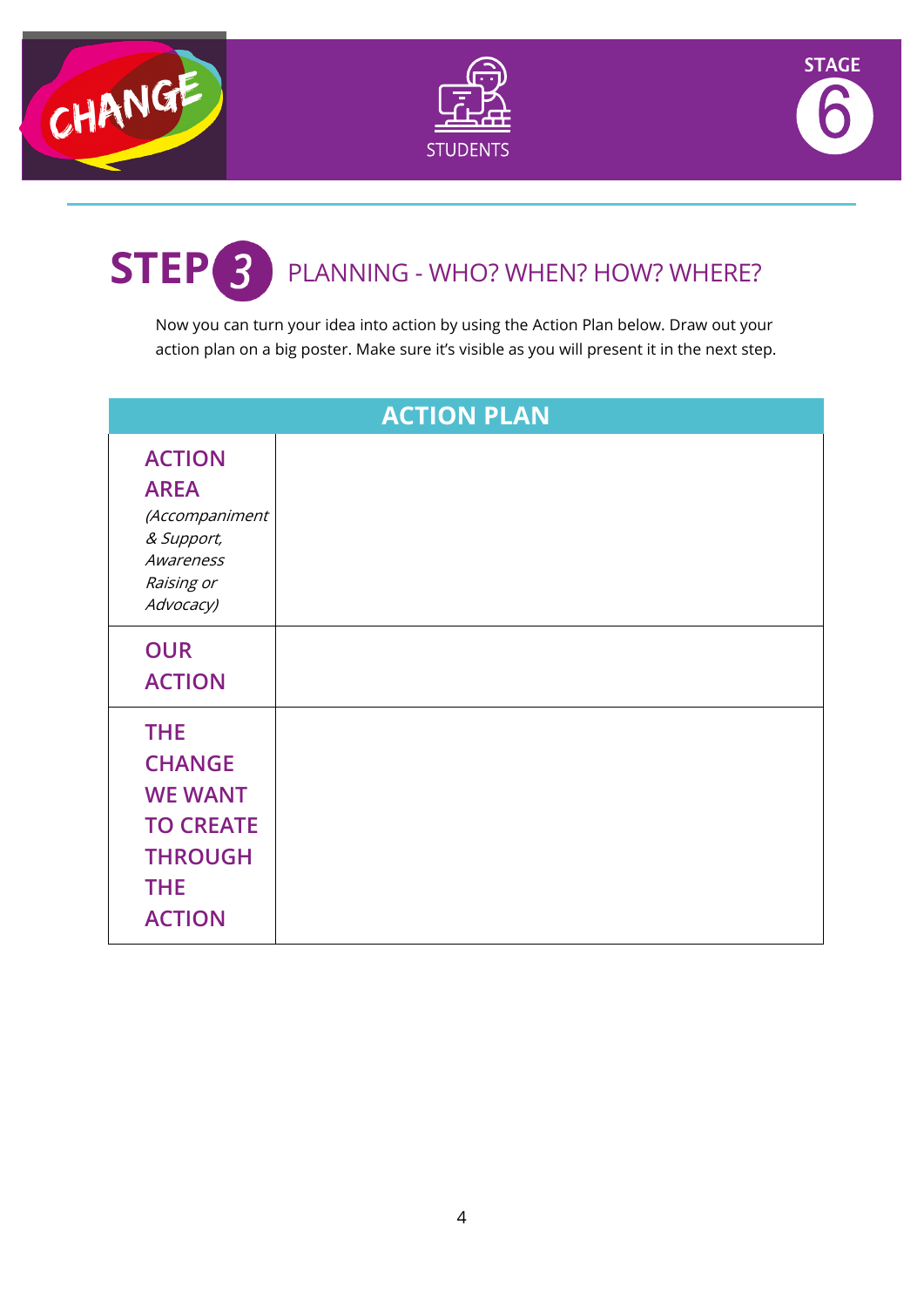





| <b>WHAT WE NEED TO DO</b>                                                                                                                                                                                                                                                   | <b>WHAT WE</b><br><b>PLAN</b> | <b>RESULTS - WHAT</b><br><b>ACTUALLY HAPPENED?</b> |
|-----------------------------------------------------------------------------------------------------------------------------------------------------------------------------------------------------------------------------------------------------------------------------|-------------------------------|----------------------------------------------------|
| <b>GOALS:</b><br>What goal(s) do we want to<br>achieve?<br>What will be different after our<br>action than before?<br>What change will we have<br>achieved?<br>Describe the goal concretely so<br>that you can check whether and<br>to what extent you have<br>achieved it. |                               |                                                    |
| <b>PERSONAL GOALS:</b><br>What goals for ourselves do we<br>want to achieve?<br>What do we want to learn and<br>practice?<br>What change in ourselves do we<br>expect?                                                                                                      |                               |                                                    |
| <b>DESCRIPTION OF THE</b><br><b>ACTION:</b><br>What do we want to do?<br>Describe the action and the<br>specific activities needed to<br>achieve your goals.                                                                                                                |                               |                                                    |
| <b>TIMELINE:</b><br>When will the action start?<br>What day(s) should what take<br>place?<br>When will everything be<br>completed?                                                                                                                                          |                               |                                                    |
| <b>RESPONSIBILITIES:</b><br>Who is responsible for what<br>activities?<br>Is there one person who is in<br>charge overall? Does everyone<br>have a role that matches his or<br>her own skills and interests?                                                                |                               |                                                    |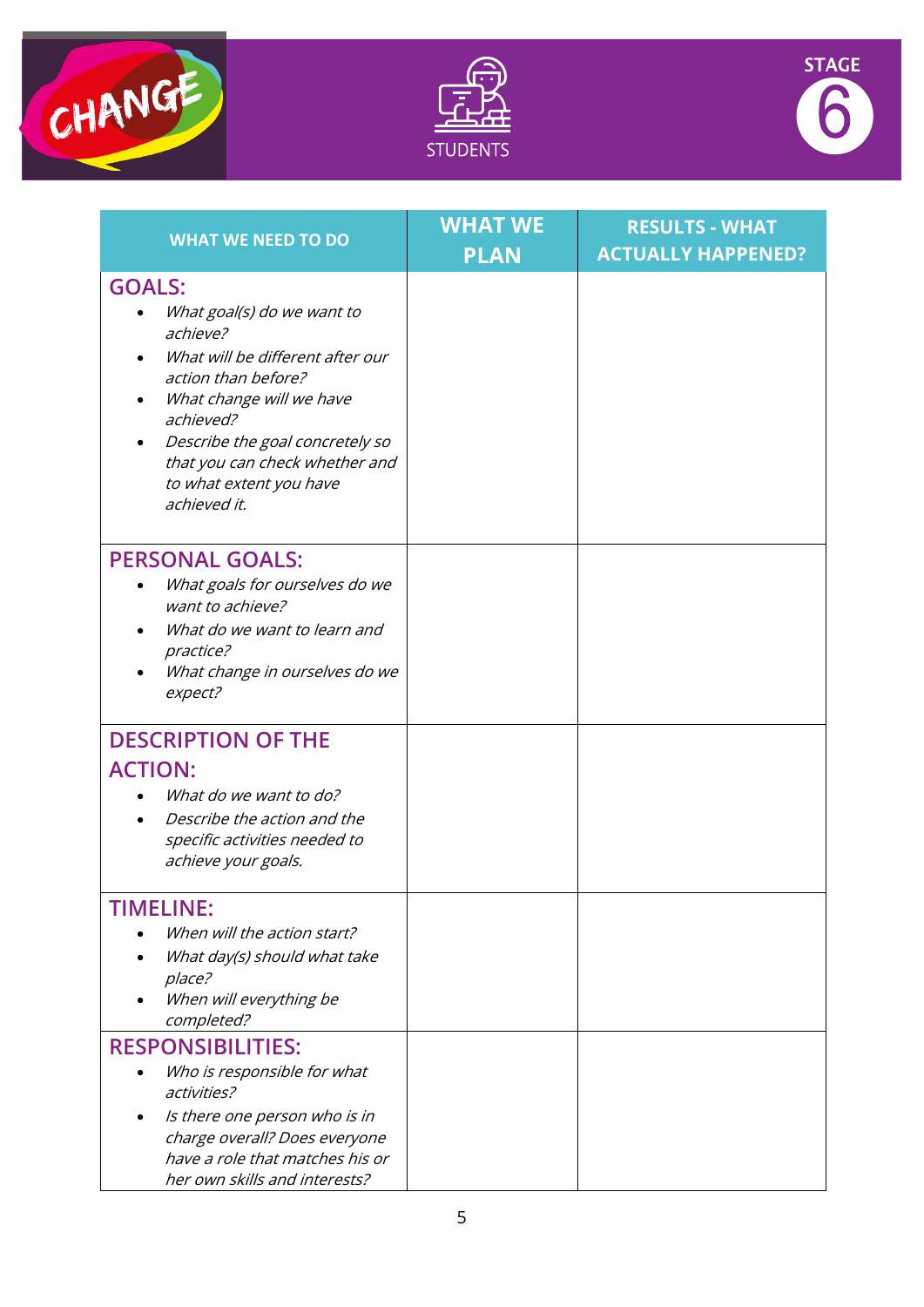





| <b>RESOURCES:</b><br>What resources do we need to<br>achieve the activities and<br>achieve the goal?<br>List exactly the resources you<br>need (technology, physical<br>spaces, extra materials, money).                                                                              |  |
|---------------------------------------------------------------------------------------------------------------------------------------------------------------------------------------------------------------------------------------------------------------------------------------|--|
| <b>SUPPORT:</b><br>Which partners, sponsors and<br>other people can help and<br>support us?                                                                                                                                                                                           |  |
| <b>ADVERTISING:</b><br>How can we advertise our<br>action and communicate about<br><i>it in advance?</i><br>Which tools (social media,<br>posters, flyers etc.) do we need<br>to make the action visible?                                                                             |  |
| <b>COMMUNICATING</b><br><b>RESULTS:</b><br>How will we communicate the<br>results of the action with<br>others?<br>Appoint someone to take<br>photos during the action - other<br>options are live streaming on<br>social media or asking a<br>journalist to report on the<br>action. |  |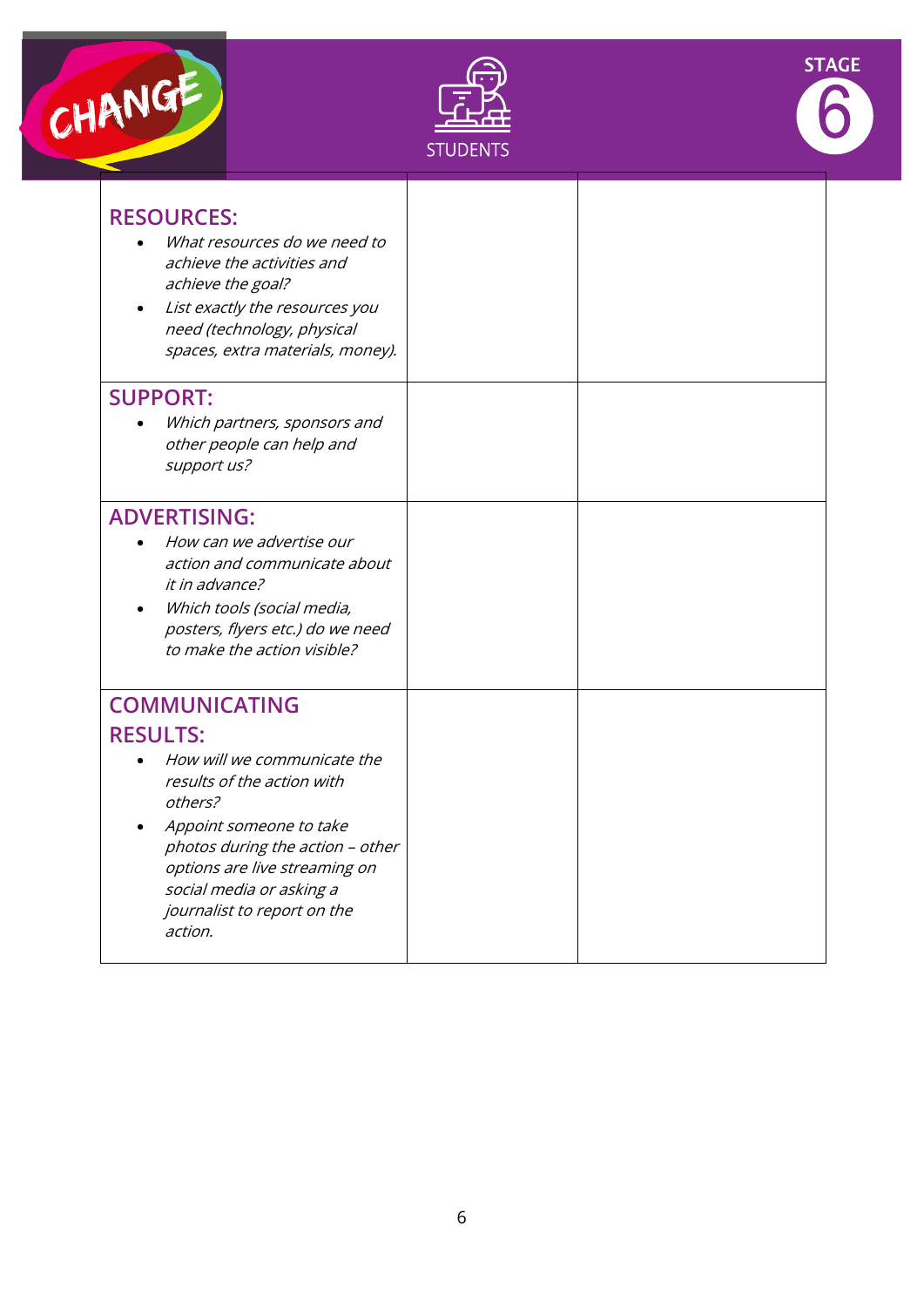





#### PITCH YOUR ACTION PLAN IN THE "MARKET OF POSSIBILITIES" **STEP**

You will now participate in a market of possibilities. Together with your group, you will present your action to the rest of the classmates and discuss the idea at a table or flipchart. You will also walk around from one proposal to another to discover and discuss the other groups' action plans.

The objective of the market is to compare the different action ideas, to discuss them and provide feedback.

After the market, write down 2 action plans that you would like to engage with:



## CARRY OUT YOUR ACTION **STEP**

- Based on your action plan, you are ready to get started to make your action a reality.
- Stick to the timeline you planned.
- Communication with your Student Ambassador group is key! Talk together about your action plan.
- You will probably need to adjust the action plan, that's okay. Remember that careful planning is important but planning cannot foresee everything!
- Remember to ask for support from your teacher, moderator or CHANGE partner when you need it.
- Keep track of your results. Do not hesitate to talk about the process and results of your action with people around you in different ways:
	- In your school's newspaper, website or social media. You could write an article or record a video explaining the impact of your action.
	- On social media: you can post photos, videos and messages on Instagram, Facebook and Twitter using the hashtag #IAMCHANGE and #ACT4CHANGE.